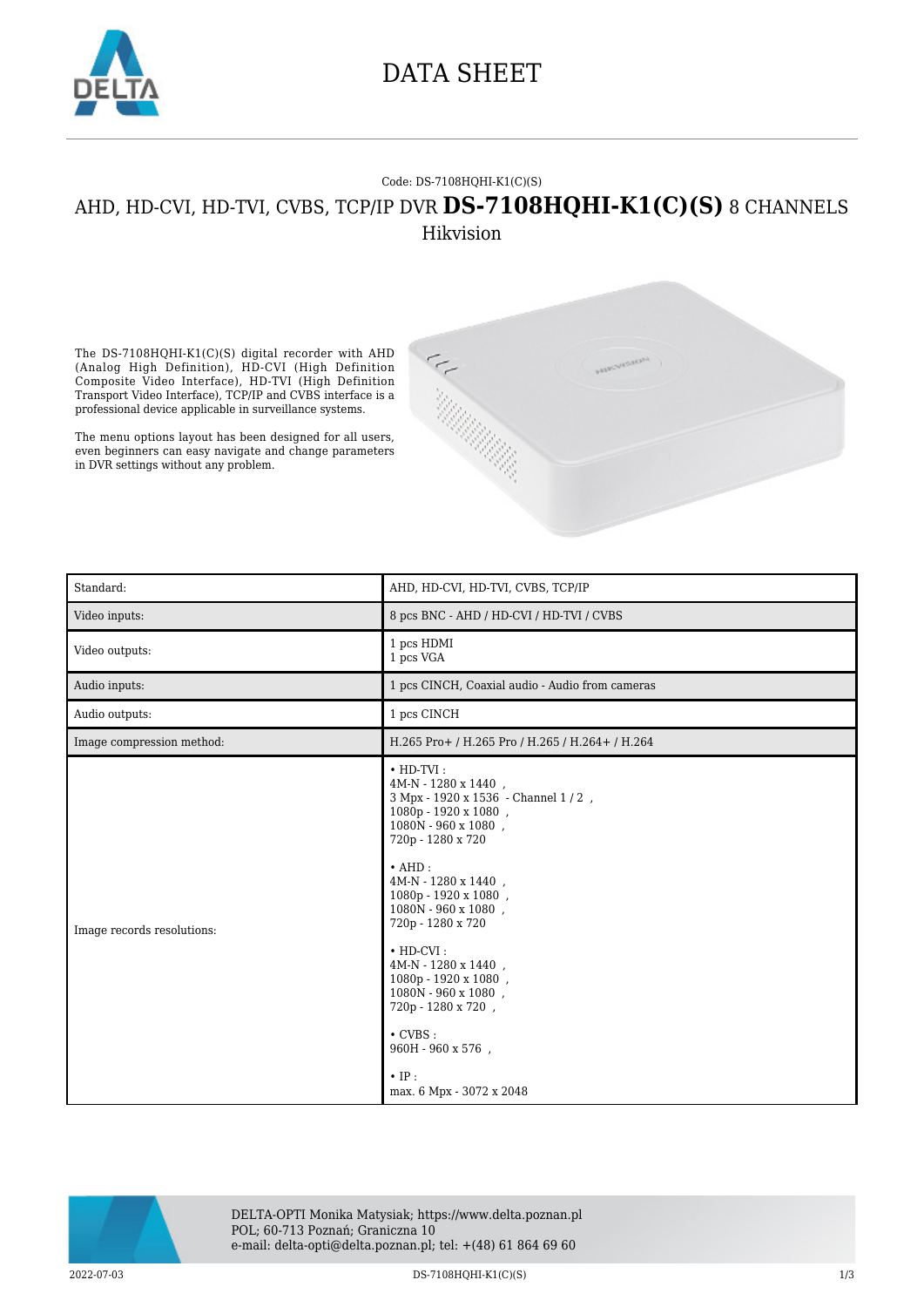

# DATA SHEET

| Recording speed adjustment:         | 6 Mpx IP @ 1  25 fps<br>4M-N @ 1  15 fps<br>3 Mpx @ 1  15 fps<br>1080p @ 1  15 fps<br>1080N @ 1  25 fps<br>720p @ 1  25 fps<br>960H @ 1  25 fps<br>D1 @ 1  25 fps<br>for each channel |
|-------------------------------------|---------------------------------------------------------------------------------------------------------------------------------------------------------------------------------------|
| Operation modes:                    | 8 x HD-TVI / AHD / HD-CVI / CVBS / IP + 4 x IP                                                                                                                                        |
| Recording modes:                    | Manual, Motion Detection, Schedule                                                                                                                                                    |
| Supported hard drives:              | 1 x 6 TB SATA                                                                                                                                                                         |
| External storage devices backup:    | Backup to USB drive (pendrive, external drive)                                                                                                                                        |
| Searching and playback the records: | Records searching: timeline or file list. Playback: forward, fast, slow.<br>Playback max. 8 cameras in the same time                                                                  |
| Network interface:                  | 1 x RJ-45 - 10/100 Base-TX                                                                                                                                                            |
| Bitrate:                            | 32  6144 kbps                                                                                                                                                                         |
| Network functions:                  | Network Client Software and IE browser: live view, playback and backup of the<br>records, partial configuration of the recorder parameters                                            |
| Network protocols:                  | TCP/IP, PPPoE, DHCP, Hik-Connect, DNS, DDNS, NTP, SADP, NFS, iSCSI, UPnP,<br>HTTPS, ONVIF                                                                                             |
| Mobile phones support:              | Port no.: 8000 or access by a cloud (P2P)<br>• Android: Free application Hik-Connect<br>• iOS: Free application Hik-Connect                                                           |
| Default admin user / password:      | $admin / -$                                                                                                                                                                           |
| Default IP address:                 | DHCP or 192.168.1.64                                                                                                                                                                  |
| Web browser access ports:           | 80                                                                                                                                                                                    |
| PC client access ports:             | 554 RTSP, 8000                                                                                                                                                                        |
| Mobile client access ports:         | 8000                                                                                                                                                                                  |
| Port ONVIF:                         | 80                                                                                                                                                                                    |
| RTSP URL:                           | • rtsp://user:password@192.168.1.64:554/Streaming/Channels/channel no01/ - Main<br>stream<br>• rtsp://user:password@192.168.1.64:554/Streaming/Channels/channel no02/ - Sub<br>stream |
| Alarm inputs / outputs:             |                                                                                                                                                                                       |
| PTZ control:                        | Control compatible with coax HD-TVI Hikvision                                                                                                                                         |
| Motion Detection:                   | Split the screen into zones : 22 x 18 motion zones                                                                                                                                    |
| USB:                                | 2 pcs USB 2.0                                                                                                                                                                         |
| Mouse support:                      | ✓                                                                                                                                                                                     |
| IR remote controller in the set:    |                                                                                                                                                                                       |
| Power supply:                       | 12 V DC / 1.5 A (power adapter included)                                                                                                                                              |
| Color:                              | White                                                                                                                                                                                 |